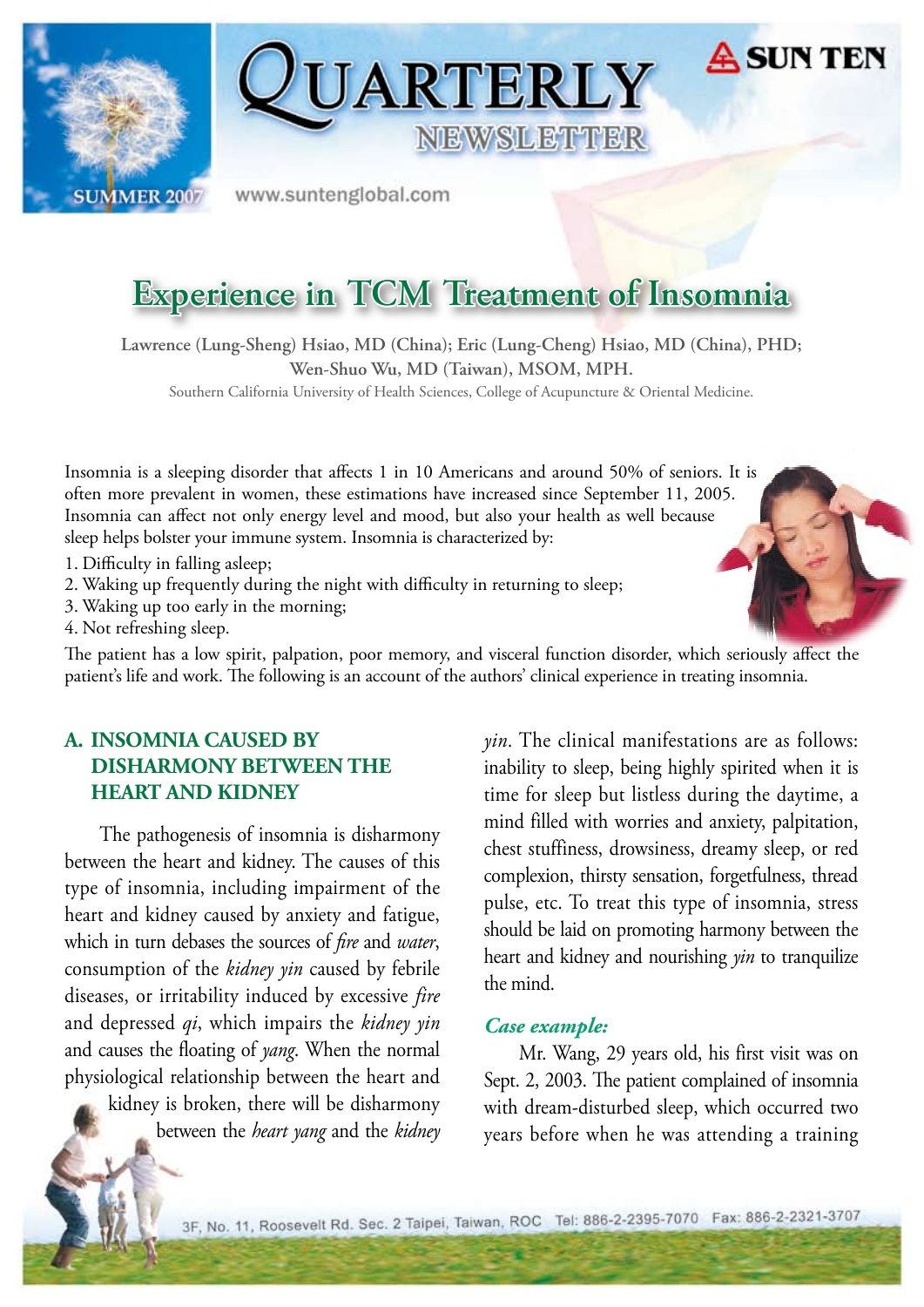program out of state and often stayed late studying. The accompanying symptoms were irritability and forgetfulness, inability to concentrate, nocturnal

emission, tinnitus, soreness and pain in the waist, dry mouth, and hot flush in the chest, palms and soles. The tongue was red with thin-white coating, and the pulse was deep, thread and rapid. It was differentiated as hyperactivity of *fire* due to *yindeficiency*, and disharmony between the heart and kidney. Treatment was given for nourishing *yin* to reduce pathogenic *fire*, and restoring coordination between the heart and the kidney. Prescription: "*Huang Lian* (Rhizoma Coptidis) l0g, *Rou Gui*  (Cortex Cinnamomi) 5g, *Zhi Bie Jia* (Carapax Trionycis Praeparata) 15g, *Sang Ji Sheng* (Herba Taxilli) 15g. *Niu Xi* (Radix Achyranthes Bidentatae) 15g. *Sheng Di Huang* (Radix Rehmanniae) l0g, *Shan Yu Rou* (Fructus Corni) l0g, *Fu Ling* (Poria) 15g, and *Long Chi* (Dens Draconis) 15g".<sup>1</sup> The above drugs were decocted in water for oneday dosage and orally taken for seven days. After that, irritability and dream-disturbed sleep were improved. Another 20 doses were given, which brought about sound sleep, and disappearance of nocturnal emission, soreness and pain in the waist, and all the other symptoms.

#### *Comment:*

In this case, the heart and kidney are affected. Its pathogenesis is consumption and deficiency of the *kidney yin*, which fails in ascending to nourish the heart, leading to hyperactivity of the *heart-yang*, which disturbs the mind and causes insomnia, and dysphasia with hot flush in the chest, palms and soles<sup>2</sup>. Tinnitus and forgetfulness are attributed to deficiency and consumption of the *kidney essence* and hollowed sea of marrow, soreness and weakness to malnutrition of the kidney; waist pain, and nocturnal emission to incoordination between the heart and kidney. We

hold that the fundamental cause of this case is the *yin*-deficiency of the heart and kidney. Here, the *fire* pertains to deficient *fire*, which is entirely different from the excessive pathogenic *fire* due to flaring up of the *heart-fire*. So, the treatment should be given for enriching the deficient aspect, and *fire-purging* drugs bitter in taste and cold in property should not be given. In the above prescription, *Huang Lian* (Rhizoma Coptidis) is the only drug used for clearing away the *heart-fire* and checking the hyperactive *heartyang*<sup>3</sup> . Small dose of *Rou Gui* (Cortex Cinnamomi) is used for conducting the *heart-fire* downward to the kidney, i.e. conducting the *fire* back to its origin. *Sheng Di Huang* (Radix Rehmanniae), *Shan Yu Rou* (Fructus Corni), *Zhi Bie Jia* (Carapax Trionycis Preparata), *Sang Ji Sheng* (Herba Taxilli), and *Niu Xi* (Radix Achyranthis Bidentatae) are used for nourishing *Yin. Fu Ling* (Poria) is used for nourishing without stagnation and protecting the *middle burner*; *Long Chi* (Dens Draconis) for strengthening the effect of tranquilizing the mind.

## **B. INSOMNIA CAUSED BY DISHARMONY BETWEEN THE** *YING* **AND** *WEI* **SYSTEM OR IMBALANCE OF** *YIN* **AND** *YANG*

Normally, *ying-qi* circulate inside while *wei-qi*  outside vessels. *Ying-qi* form the blood and nourish the body. *Wei-qi* is described as being "fierce, bold, and uninhibited", which is contained by the vessels; therefore flows outside them. When *ying* and *wei* go in harmony, people are able to fall asleep. If a person is in a depressed mood or has been suffering from an illness for a long time, *ying* and *wei* are not in harmony; therefore, the person is not be able to fall asleep<sup>4</sup>. So the basic pathogenesis of insomnia is abnormal circulation of *ying-qi* and *wei-qi*, which causes deficiency of *yin* inside and excess of *yang*  outside; hence the loss of mental peace and inability to sleep at night.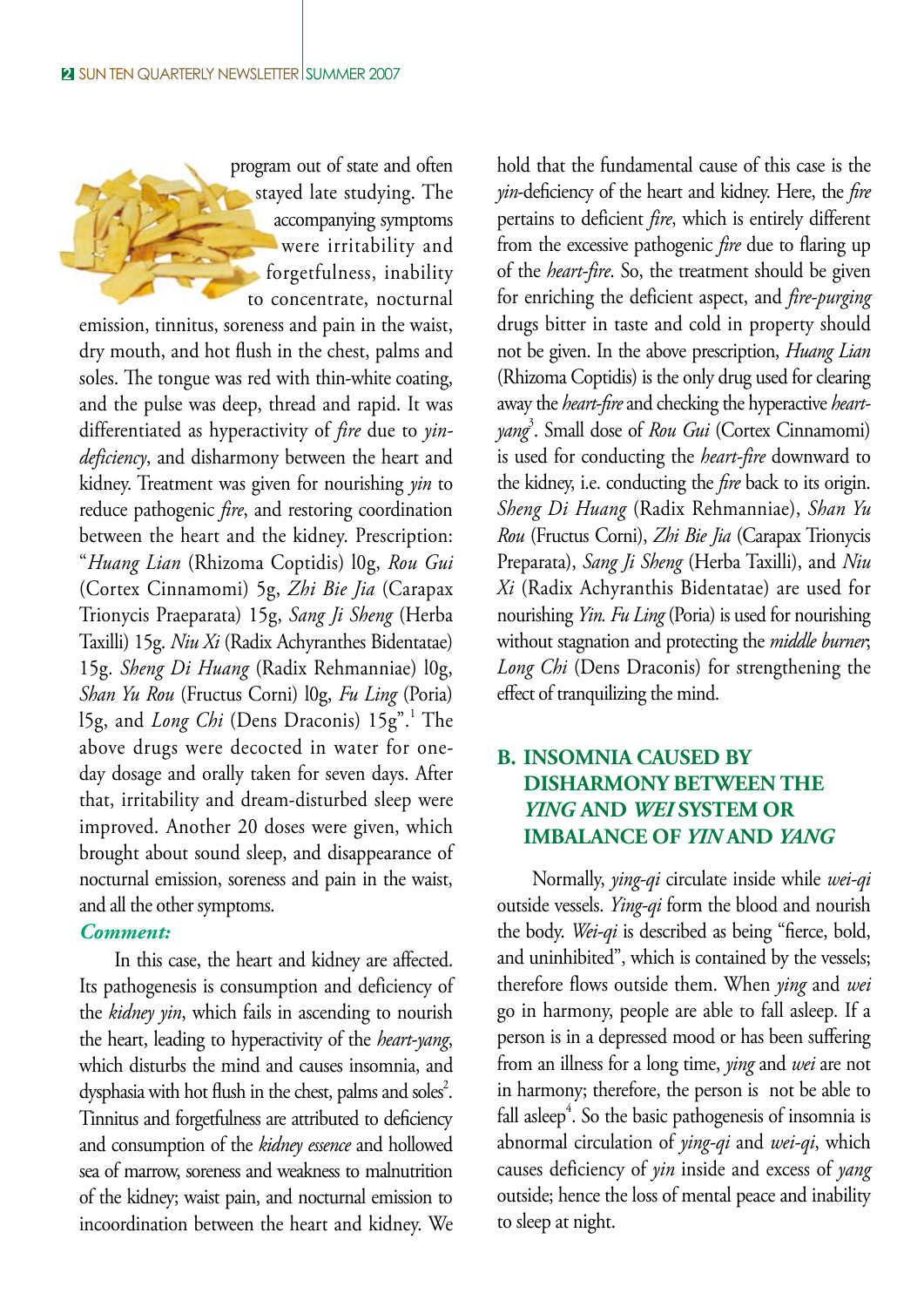This syndrome is termed in modern medicine as functional autonomic nerve disorder. Characteristically, it is manifested by the following signs and syndromes: a depressed mood, a prolonged course of illness, a fitful sleep, dreaming from time to time, accompanied by headache and distention of the head, feeling an air flow rushing of limbs, chillness, aversion to wind, reddish tongue, and slow pulse. The treatment principle is to regulate *ying* and *wei* and to ease the mind and spirit by using modified decoction of *Os Draconis* and *Concho Ostreae*<sup>5</sup>.

### *Case example:*

Jenny, female, 41 years old, who had suffered from insomnia and dreamy sleep for over ten years. She could only sleep shallowly for 1-2 hours every night, sometimes she even stayed up whole night, accompanied by severe migraine and even nausea and vomiting. She suffered emotional depression for long time. The therapy of nourishing the heart to calm the mind had failed to prove effectively. Examination showed no problems with her internal organs. The symptoms included blurred vision, reddish complexion, and red tongue with thin coating, wiry and thread pulse, which indicated that the patient had disharmony between *ying* and *wei*, and disturbance of the heart and mind. The therapeutic method adopted was to regulate *ying* and *wei* and to harmonize *yin* and *yang*. The decoction administered consisted of the following ingredients: *Gui Zhi* (Ramulus Cinnamomi) l0g, *Bai Shao* (Radix Paeoniae) 15g. *Sheng Long Mu*  (Os Draconis) 25g, (Concha Ostreae) 25g, *Da Zao* (Fructus Ziziphi Jujubae) 5g, *Zhi Gan Cao* (Radix Glycyrrhizae Preparata) 6g, *Sheng Mai Ya* (Fructus Hordei Germinatus) 15g. *Ge Gen* (Radix Puerariae) l0g, *Chuan Xiong* (Rhizoma Chuanxiong) l0g, *Chai Hu* (Radix Bupleuri) l0g, *Fu Xiao Mai* (Fructus Tritici Levis) 20g, *Bo He* (Herba Menthae) 6g, *Jiang Can* (Bombyx Batryticatus) 20g, and *Lian Zi Xin* 

(Plumula Nelumbinis)  $log<sup>1,5</sup>$ . The above drugs were decocted in water for one-day dose and orally taken for seven days, the patient was able to fall asleep not soundly, but still had migraine, a sensation of thirst, a pain in the tongue, dry stool, white tongue coating, deep and choppy pulse. The above formula omitted *Jiang Can*, *Lian Zi Xin* and added the following drugs: *Bai Shu* (Rhizoma Atractylodis Macrocephallae) l5g, *Wu Mei* (Fructus Mume) 15g, *Ji Xue Teng* (Caulis Spatholobi) 20g. After taking 6 doses of the modified decoction, the patient could sleep 4-5 hours every night, and the duration of headache was shortened. Then two more ingredients were added: *Yuan Hu* (Rhizoma Corydalis) 15g,

*Dang Gui* (Radix Angelicae Corydalis) 25g. After taking 6 doses, the patient could sleep 6-7 hours every night and her headache was relieved markedly.

#### *Comment:*

The method of treatment used to address binding depression of *liver-qi* and constructionblood disharmony in the treatment.

## **C. INSOMNIA CAUSED BY FAILURE OFTHE HEARTTO GOVERN THE MIND DUETO DISTURBANCE OF THE HEART BY PHLEGM AND** *HEAT*

*Phlegm-heat* and *phlegm-dampness* are common pathogenic factors of insomnia. Phlegm is capable of reaching everywhere in the body, accompanying *qi* up and down when it is combined with *heat*. It is not easy to get rid of them and the heart will be disturbed; hence insomnia with the following clinical manifestations: inability to sleep well for a long time, horrible dreams, restlessness, heaviness in the head, palpitation, abundant sputum, stuffy chest, bitter taste, tinnitus, poor appetite, belching,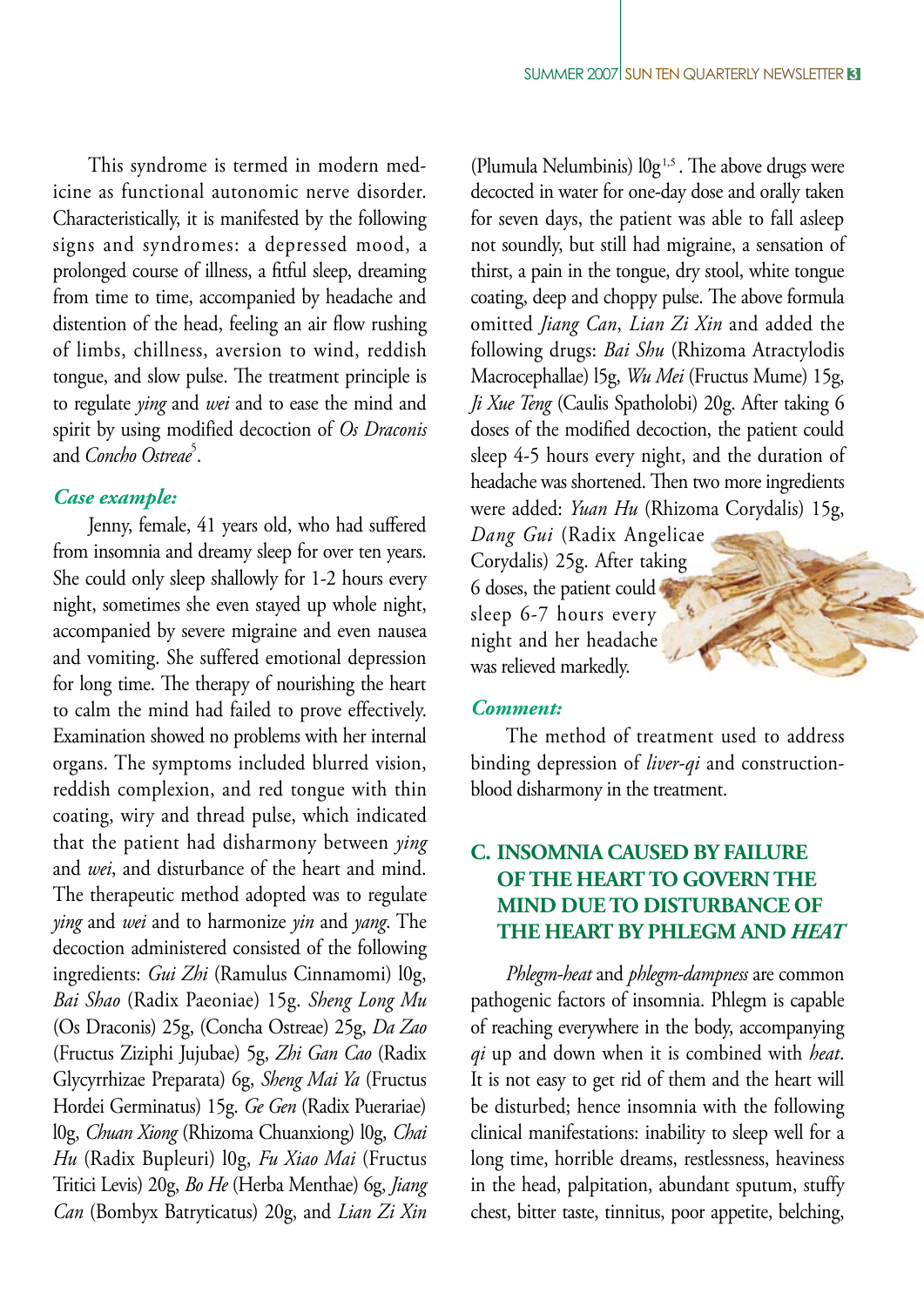

to eliminate phlegm and regulating the *middle jiao*  to calm the mind. The modified *Huang Lian Wen Dan Tang* (Decoction of coptidis for clearing away gall bladder heat) $^6$  can be prescribed for this type of insomnia.

#### *Case example:*

Ms. Sun, 42 years old, her first visit was on Dec. 18, 2004. The patient had a history of intermittent insomnia for seven years, usually with less sleep but lots of dreams. In the recent one month, the condition went worse. She had difficulty in falling asleep and often woke up at 2 o'clock in the morning. After that, it was difficult for her to fall asleep again. The accompanying symptoms were chest distress, poor appetite, stomach distention, heavy sensation in the head, red tongue with yellow and sticky coating, and slippery pulse. The treatment was given for clearing away *phlegmheat* and regulating the *middle-jiao* to tranquilize the mind. Prescription: "*Huang Lian* (Rhizoma Coptidis) l0g, *Zhi Shi* (Fructus Aurantii Immaturus) l0g, *Zhu Ru* (Caulis Bambusae in Taeniam) 20g, *Ban Xia* (Rhizoma Pinelliae) l0g, *Fu Ling* (Poria) l5g, *Chen Pi* (Pericarpium Citri Reticulatae) l0g, *Chuan Bei Mu* (Bulbus Fritfflariae Cirrhosae) 10g, *Yuan Zhi* (Radix Polygalae) l0g, *Long Gu* (Os Drasonis) l5g, which were decocted to be orally taken one dose daily for 7 consecutive days. On the second visit, the patient reported postponement of the waking-up time from 2 a.m. to 4 a.m., and turning of the tongue coating from yellow-sticky to thin-yellow. Another 21 doses of the decoction were given, and the patient was cured.

#### *Comment:*

We hold that in the clinical differentiation of insomnia. Although attention should be paid mainly to the regulating of the heart, spleen, liver, and kidney, yet disturbance of the mind by p*hlegm-heat* cannot be ignored. For those insomnia patients accompanied by chest distress and distention, heaviness of the head, red tongue with yellow-sticky coating, and slippery pulse, the principle of treatment should be clearing away the *phlegm-heat* and regulating the *middlejiao* to tranquilize the mind. We chose the modified "*Huang Lian Wen Dan Tang*" for this kind of condition. In the above prescription, *Ban Xia* (Rhizoma Pinelliae), *Chen Pi* (Pericarpium Citri Reticulatae), *Zhu Ru* (Caulis Bambusae in Taeniam), and *Zhi Shi* (Fructus Aurantii Inimaturus) are used for regulating circulation of *qi* and resolving phlegm". *Yuan Zhi* (Radix Polygalae), *Chuanbeimu* (Bulbus Fritillariae Cirrhosae) are often added according to the actual condition. The formation of phlegm indicates the dysfunction of the *middle-jiao*. Therefore, *Long Gu* (Os Draconis) added for enhancing the effect of tranquilization<sup>7</sup>.

## **D. INSOMNIA CAUSED BY BLOOD STASIS OBSTRUCTING BRAIN COLLATERALS**

Blood stasis in the collaterals of the heart and brain causes disorder in the sleep center. It manifests as the following symptoms: inability to close the eyes at night, a tendency to get up soon after lying down, being highly spirited at night, stubborn distending headache, dizziness, forgetfulness, or aphasia, numbness of limbs, stuffiness and stubbing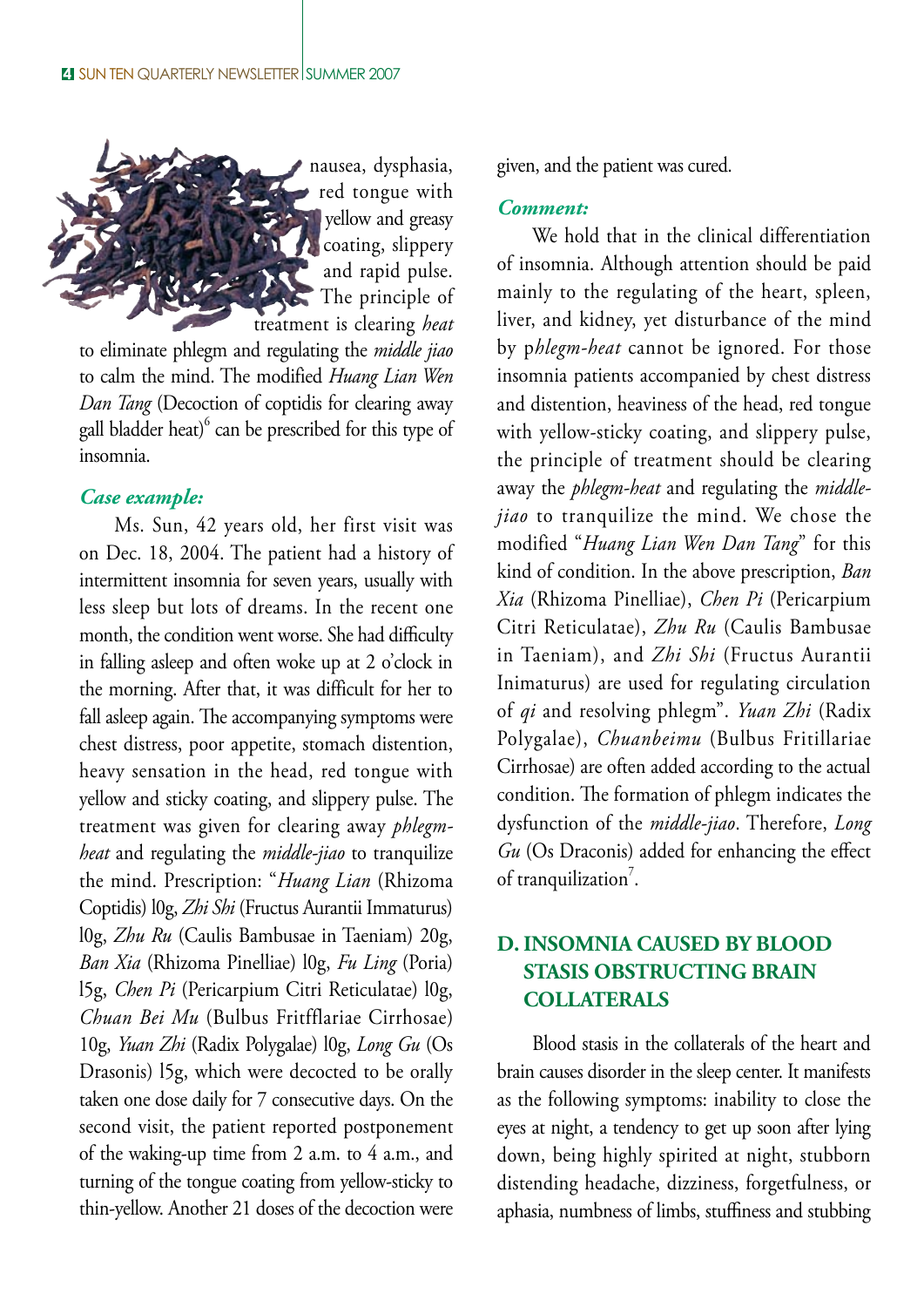pain in the chest, palpitation, purple tongue. The therapeutic method for treating this type of insomnia is to remove blood stasis by activating blood circulation and tranquilize the mind. The modified *Tong Qiao Zhu Yu Tang* (Decoction for Activating Blood Stagnation) or *Xue Fu Zhu Yu Tang* (Decoction for Removing Blood Stasis in the Chest) can be prescribed for the condition $8$ .

#### *Case example:*

Ms. Zhang, 60 years old, her first visit was on Dec 30, 2000. In recent five years, she often had insomnia and had been treated by herbal medicine for nourishing the heart and tranquilizing the mind, acupuncture and moxibustion, with no obvious effects. She complained of difficulty in dropping a sleep, often being dream-disturbed and wakened up. The accompanying symptoms were headache, palpitation, poor memory, pricking pain in the anterior chest region and the back, dark tongue with purple spots at the edge and tip and white-moist coat, and deep pulse. It was differentiated as obstruction of the meridians by blood stasis, with unsmooth flow of *yang-qi*. Treatment was given for promoting blood circulation to remove obstruction from the meridians and tranquilize the mind. Prescription: *Gui Zhi* (Rhizoma Cinnamomi) l0g, *Tao Ren*  (Semen Persicae) l0g, *Chi Shao* (Radix Paeoniae Rubra) l0g, *Dan Shen* (Radix Salviae Miltiorrhizae) l5g, *Chai Hu* (Radix Bupleuni) l0g, *Yu Jin* (Radix Curcumae) l0g, *Zhi Qiao* (Fructus Aurantii) 15g, *Gua Lou* (Fructus Tnichosanthis) 15g, *Di Long* (Pheretima) 15g, *Bie Jia* (Parapax Trionycis) l5g, *Ye Jiao Teng* (Caulis Polygoni Multiflori) 30g, and *Suan Zao Ren* (Semen Ziziphi Spinosae) l5g, which were decocted to be orally taken one dose daily for 7 consecutive days. On the second visit, the sleep turned more peaceful, and the pricking pain

in the chest and back was alleviated. *He Huan Pi*  (Cortex Albiziae) l5g, *Ban Xia* (Rhizoma Pinelliae) l5g were added, and another 20 doses were given. After that, the patient could sleep for 4-6 hours each night, and was more cheerful and energetic in the daytime.

#### *Comment:*

Considering the case history and the present condition of the patient that she had had the intractable insomnia for more

than five years and had been treated with various therapies without effect, we gives the following differentiation i.e. protracted illness affecting the meridians which causes obstruction of blood stasis in the interior and unsmooth flow of *yang-qi*, leading to derangement of mental activity, hence the occurrence of insomnia. It is stated in the classic medical book "Corrections on the Errors of Medical Works" that if no obvious effect has been shown in the treatment of insomnia with drugs for nourishing the blood and tranquilizing the mind, the prescription of *Xue Fu Zhu Yu Tang*  (Decoction for Removing Blood Stasis in the Chest) will work wonders<sup>9</sup>. In clinical treatment for patients with protracted insomnia on the basis of a comprehensive differentiation, we often add such drugs as *Tao Ren* (Semen Persicae), *Chi Shao*  (Radix Paeoniae Rubra), *Di Long* (Pheretima) and *Bie Jia* (Trionycis Praeparata) for promoting blood circulation to remove blood-stasis from the meridians and tranquilize the mind, which usually produce miraculous therapeutic effects.

#### **ACKNOWLEGMENT**

Thank Dr. Ju-Tzu Li for her help and edits.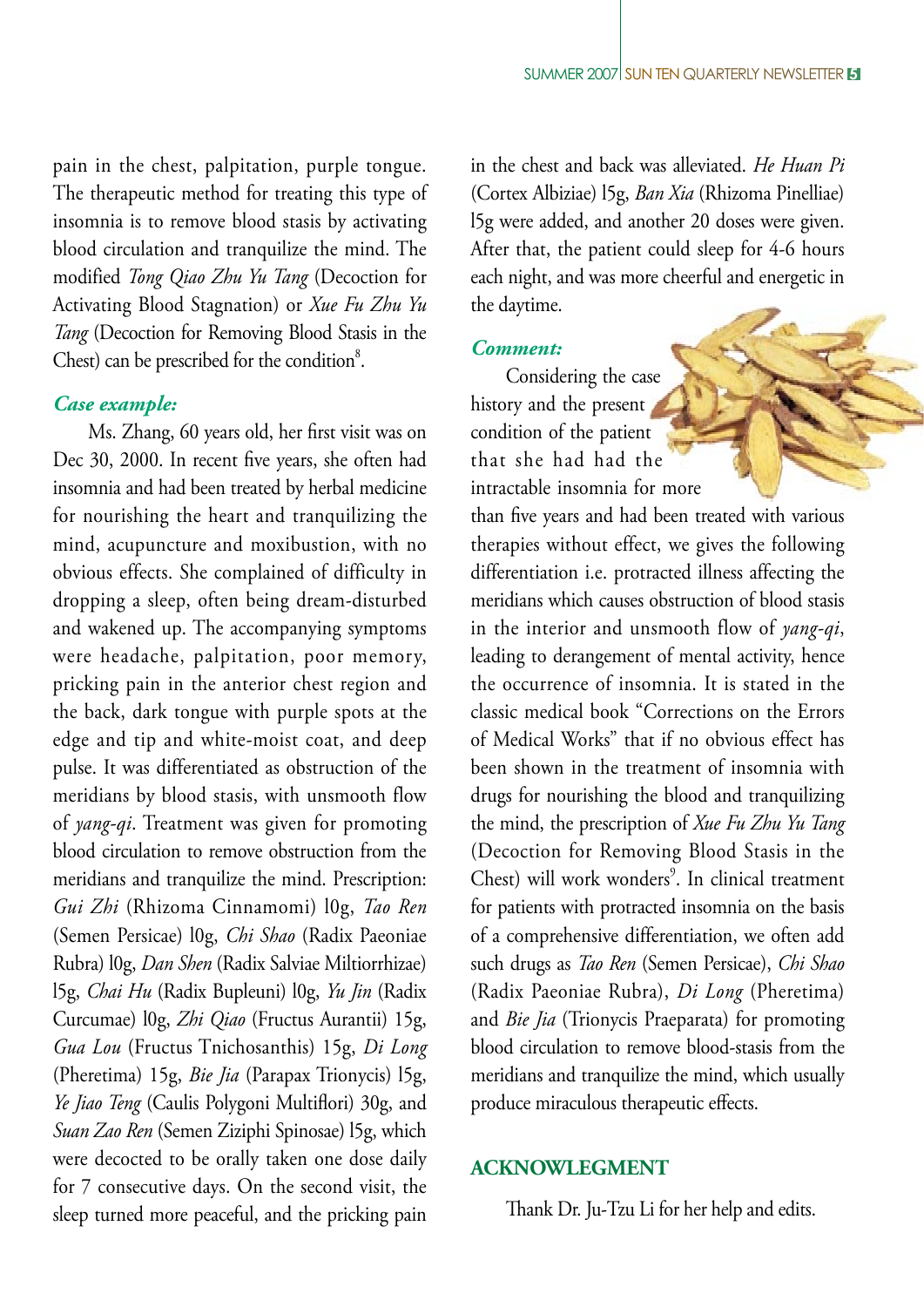#### **REFERANCE**

- 1. Y.K Wing. Herbal treatment of insomnia. HKIVIJ2001; 7: 392-402.
- 2. Bensky, D. & Barolet, R. (1990). Chinese Herbal Medicine Formulas & Strategies Seattle: Easfiand Press.
- 3. Bensky, D. & Gamble, A. (1993). Materia Medica: Seattle: Eastland Press.
- 4. Bo, P. (2000). Traditional Chinese Internal Medicine Beijing: People's Medical Publishing House.
- 5. Chen qian etc .Recent study on TCM treating insomnia. Journal of Liaoning college of Traitional Chinese Medicine. 2005, 7(1) P.20-21.
- 6. Junying, G. & Zhihong, S. (1990). Basic Theories and Principles Beijing: New World Press.
- 7. Maciocia, G. (1989). The Foundations of Chinese Medicine Edinburgh: Churchill Livingstone.
- 8. Maclean, W. & Lyttleton, J. (2002). Clinical Handbook of Internal Medicine vol 2 Penrith South DC: University of Western Sydney.
- 9. Wu, N. L. & Wu, A. Q. (1997). Yellow Emperor's Canon Internal Medicine. Beijing: China Science & Technology Press.

## **CURRICULUM VITAE**

### **Professional Experience**

| Associate Professor / Clinical Supervisor / Full- Time Faculty     |                 |
|--------------------------------------------------------------------|-----------------|
| Southern California University of Health Sciences                  | 05/2005-present |
| University Health Center, Pasadena, CA                             |                 |
| Acupuncturist                                                      |                 |
| Acupuncture Pain Control Center, Boynton Beach, FL                 | 01/2002-4/2005  |
| Advanced Acupuncture, Hollywood, FL                                |                 |
| Arcadia Holistic Health Care Medical Center, Temple City, CA       | 07/2000-12/2001 |
| Resident Physician / MD / OMD                                      |                 |
| Don-Chi-Man Hospital, Beijing, China                               | 12/1997-7/2000  |
| <b>Education</b>                                                   |                 |
| Master degree of Internal Chinese Medicine                         | 09/1997-07/2000 |
| Beijing University of Traditional Chinese Medicine, Beijing, China |                 |
| Bachelor degree of Traditional Chinese Medicine (MD&OMD)           | 09/1992-07/1997 |
| Beijing University of Tradition Chinese Medicine, Beijing, China   |                 |

#### **Publication**

- **Lung-Sheng Hsiao,** Liu-zhong Ye. Hypertension Treatments by Traditional Chinese Medicine, Chinese Journal of Medical Treatment Vol. 4, No. 3 (2005) 67-68, Guangzhou, China
- Nai-guang Song, **Lung-Sheng Hsiao,** *The Clinical Practice of OM Infectious Diseases*, associate editor, People's Health Press, Beijing, China: 2005
- Nai-guang Song, **Lung-Sheng Hsiao,** *Learning with Your Master Five Times a Day*, associate editor, Chinese Oriental Medicine Press, Beijing, China: 2004
- **Lung-Sheng Hsiao,** Xia-Rong Cui, et al. *Zhi Xiao Tong Mai Formula and Acupuncture Treats Diabetic Neuropathy of Early Stage* (2000) 100-105, Beiling, China
- **Lung-Sheng Hsiao,** The Research of Diabetic Neuropathy Treated by TCM, *Proceeding of Research on Diabetes by Traditional Chinese Medicine* (2000) 95-96, Beijing, China
- Xiao-Hui Yang, **Lung-Sheng Hsiao,** et al. Zhi Xiao Tong Mai Formula Treats Diabetes Complicated with Coronary Heart Diseases, Proceeding of Research on Diabetes by Traditional Chinese Medicine (2000) 3-5, Beijing, China
- Jing-Zhang Dai, **Lung-Sheng Hsiao,** et al. Treatment of Diabetic Neuropathy by Syndrome Differentiation, Proceeding of Research on Diabetes by Traditional Chinese Medicine (2000) 64-67, Beijing, China
- Yan-Bin Gai, **Lung-Sheng Hsiao,** et al. Clinical Observation on 200 Cases of Diabetic Neuropathy Treated with Ho Lo Zhi Xiao Formula, *Proceeding of Research on Diabetes by Traditional Chinese Medicine* (2000) 73-75, Beijing, China

#### **Teaching/Lecturing experience**

#### *Guest Speaker*

- Addressed "TCM and Diabetes" in Tzu Chi Free Clinic and provided CEU class.
- Addressed "TCM and Diabetic Complication" in Tzu Chi Free Clinical and provide CEU class.
- Address "Clinical studies on the effect of TCM in Diabetic Neuropathy" in "SCU 2<sup>nd</sup> Annual AOM Symposium".

| 02/18/2006 |
|------------|
| 2/21/07    |
| 6/06       |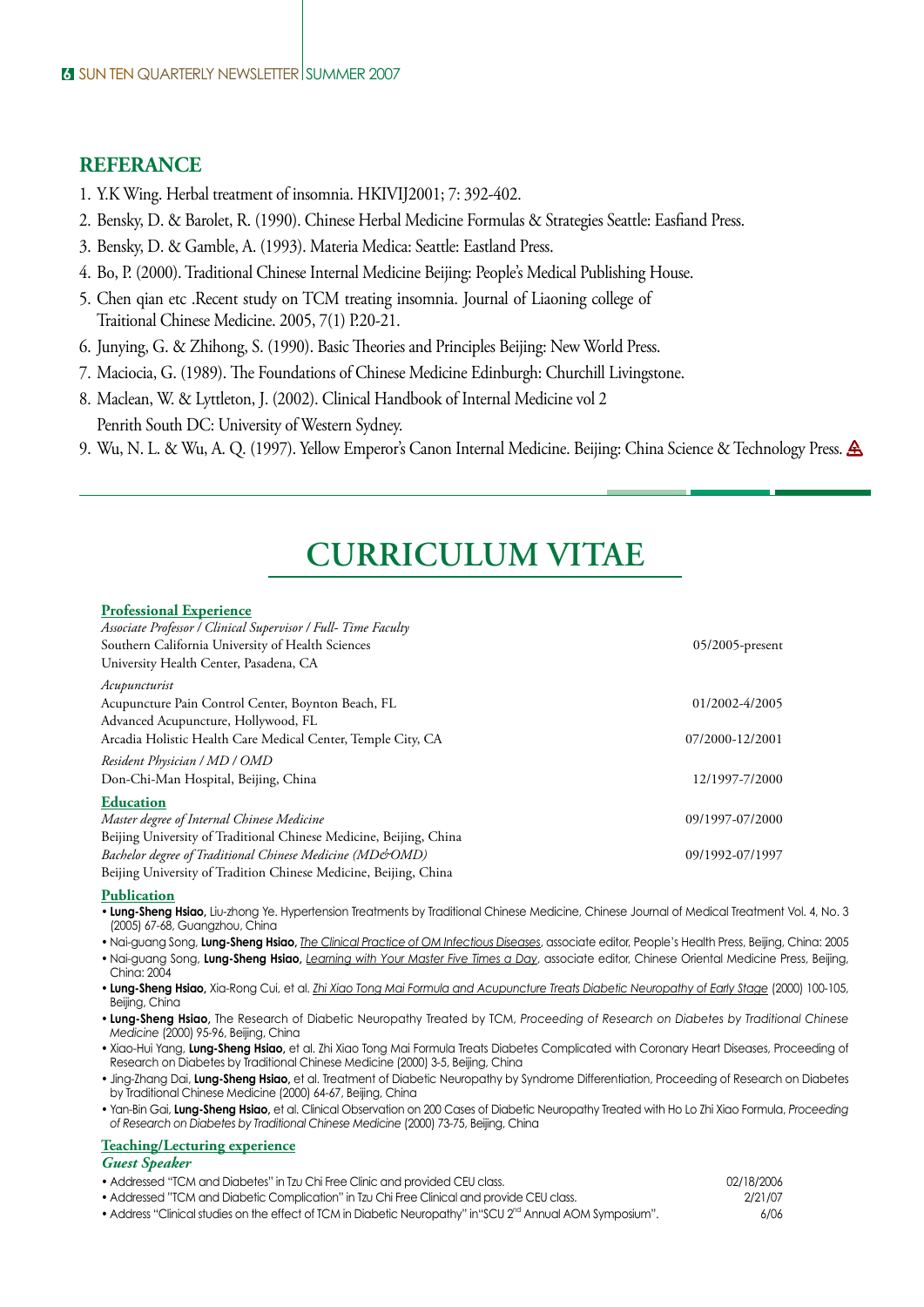# **Herbal Garden**

## *Precious Herbal Supplement*

## **Cordyceps sinensis** *– Dong Chong Xia Cao*

Cordyceps sinensis, have been used by Chinese emperors as an anti-aging herb since 1700BC. For centuries, Chinese people have used this precious herb for replenishment of general health. Cordyceps is a dried fungus that grows from an underground larva of the caterpillar, the larva provides the nutrients needed to survive the harsh Tibetan winter and grow into a mushroom in the summer. That's why Chinese called this mushroom "*Dong Chong Xia Cao*" meant "Winter-worm, Summer-grass".

The wild Cordyceps is protected specie due to popular demands, this also resulted in wide spread of adulterant sold on the market. In recent years, cultivation technology is able to take the true Cordyceps and cultivated into a biomass that is grown on a sterilized substrate called Cordyceps mycelia. Mycelium production yields a consistent and clean product.

#### **Benefits**

- Increase energy level
- Strengthen immune system
- Relieves the symptoms of respiratory illness, such as bronchitis, asthma
- Promote liver, kidney and spleen health
- Improves sexual function

#### **Suitable for both men and women**

## **Ganoderna Lucidum –** *Ling Zhi – Reishi Mushroom*

*Ling Zhi* appears in *Shen Nung Pen Cao Ching* as a superior herb. It is the dried fungus Ganoderma lucidum of the bsaidiomycetes family. In TCM, *Ling Zhi* is in the most highly rated herb category in terms of multiple benefit and absence of side effect.

tungus<br>g Zhi is<br>fit and<br>trend 1<br>ts hea luced 1<br>vered 1<br>as een follower<br>ects of<br>erma<br>is. Trite<br>e-mod<br>s, whe cends, where the Garding and the Gardina<br>e-mod<br>s, where the Gardina<br>ends, where the Gardina<br>terminal s, where the G Ganoderma lucidum, also known as *Ling Zhi* or *Reshi Mushroom*, has been revered for centuries as a panacea. Modern researches confirmed its health giving properties come from its chemical components such as Polysaccharides and Triterpenoids active substance which have been found to support and rebalance the defensive system and vital energies of the body; works as an anti-oxidant against free radicals. Also lower the risk for heart related problems and protects against the effects of radiation.

Ganoderma species contain both Polysaccharides and Triterpenoids. Triterpenoids is the component responsible for blood pressure and blood lipid improvements, Polysaccharides seem to be the main immune-modulators. Ganoderma fruiting body contains higher Triterpenoids, whereas mycelium contains higher Polysaccharides. Combining both Ganoderma fruiting body and mycelium in a product will provide benefits of both Polysaccharides and Triterpenoids.

#### **Benefits**

- Promote immune cells
- Inhibits bacteria
- Lower high blood pressure
- Anti-oxidant against free radicals
- Protects against the effect of radiation
- Anti-inflammatory effects
- Calming effects on the nervous system

#### *Reishi Mushroom,* Ganoderma or *Ling Zhi*, is officially listed as a substance for treating cancer by the Japanese government



## **New TCM Formula Announcement**

## *Ding Jing Tang*

**Peony & Cuscutae Combination For Menstural Disorders**

Dr. Fu Qing Zhu prescribed this formula in his famous book, Fu Qing Zhu's Obstetrics and Gynecology, which also known as Nu Ke; this book written by Fu Shan. It was completed in the  $17<sup>th</sup>$  century and first published in 1827. This is one of the most important gynecological textbooks in traditional Chinese medicine.

#### **Indications:**

Treat irregular periods, dysmenorrhea, extended or continuous menstrual flow, excessive bleeding of menstruation or amenorrhea.

#### *Ding Jing Tang* **contains the following herbs:**

Radix Angelica sinensis (Dang Gui); Rhizoma Dioscoreae (Shan Yao); Radix Paeoniae alba (Bai Shao); Poria (Fu Ling); Semen Cuscutae (Tu Si Zi); Spica Schizonepetae preparata (He Jing Jie); Radix Rehmanniae preparata (Shu Di Huang); Radix Bupleuri (Chai Hu).

Chai Hu and He Jing Jie soothe the liver, San Yao and  $Fu$  Ling strengthen the spleen,  $Tu$  Si Zi and Su Di Huang tonify the kidney. All these herbs assist Dong Gui and Bai Shao to "soften and comfort" the liver, nourish the blood and regulate the menstruation. It is a well-balanced formula.

**Dosage Form: Granules. Packaging: 200g per bottle.**